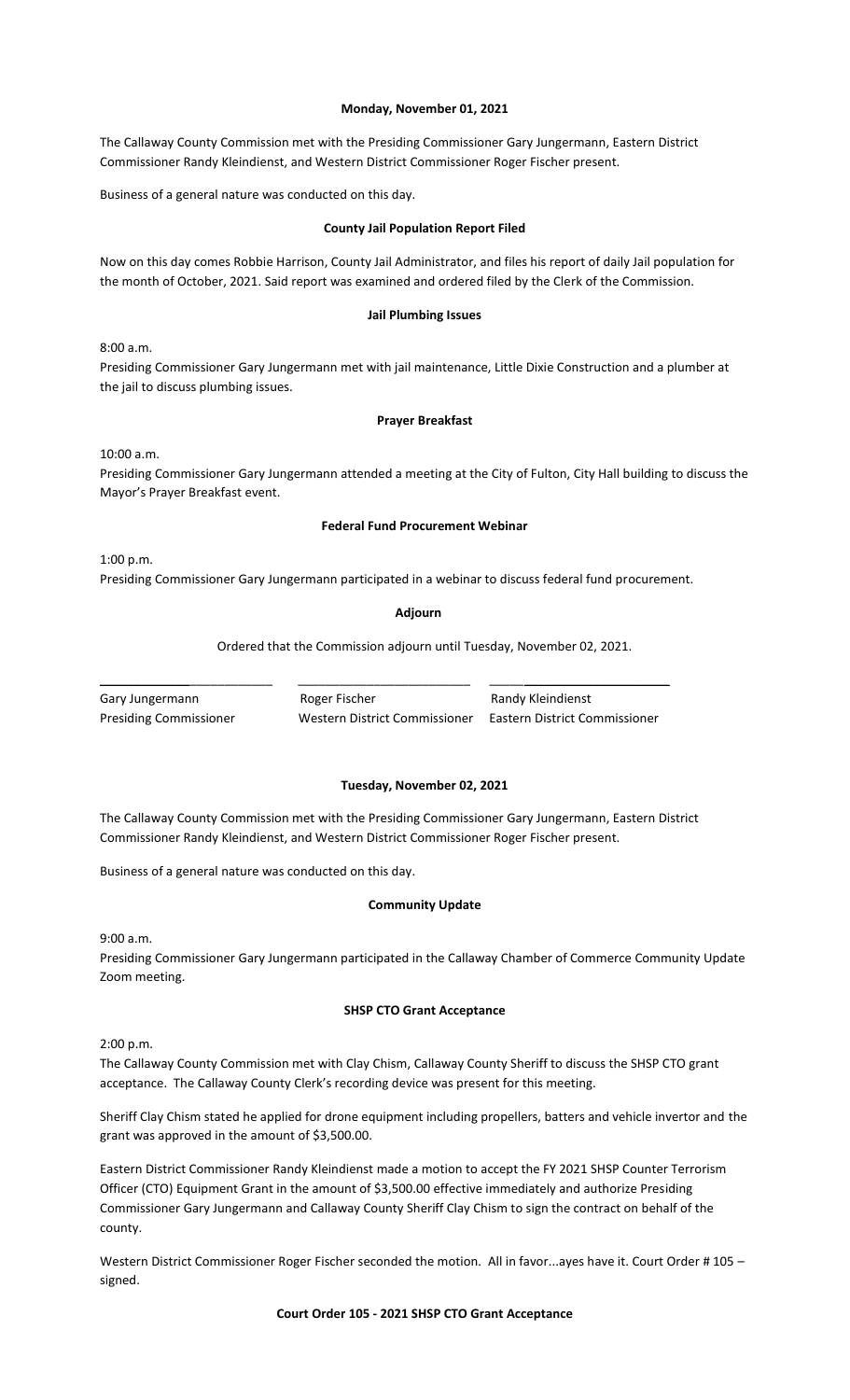Now on this day, the Callaway County Commission does hereby accept the FY 2021 SHSP Counter Terrorism Officer (CTO) Equipment Grant in the amount of \$3,500.00 effective immediately and authorize Presiding Commissioner Gary Jungermann and Callaway County Sheriff Clay Chism to sign the contract on behalf of the county.

### **Adjourn**

Ordered that the Commission adjourn until Wednesday, November 03, 2021.

| Gary Jungermann               | Roger Fischer                 | Randy Kleindienst             |
|-------------------------------|-------------------------------|-------------------------------|
| <b>Presiding Commissioner</b> | Western District Commissioner | Eastern District Commissioner |

# **Wednesday, November 03, 2021**

The Callaway County Commission met with the Presiding Commissioner Gary Jungermann, Eastern District Commissioner Randy Kleindienst, and Western District Commissioner Roger Fischer present.

Business of a general nature was conducted on this day.

# **Prosecuting Attorney Annual Report**

Now on this day comes Christopher D. Wilson, Callaway County Prosecuting Attorney, and files his annual report of the prosecution cases filed by his office for November 01, 2020 through October 31, 2021. Said report was examined and ordered filed by the Clerk of the Commission.

# **Adjourn**

Ordered that the Commission adjourn until Thursday, November 04, 2021.

Gary Jungermann **Roger Fischer** Randy Kleindienst

\_\_\_\_\_\_\_\_\_\_\_\_\_\_\_\_\_\_\_\_\_\_\_\_\_ \_\_\_\_\_\_\_\_\_\_\_\_\_\_\_\_\_\_\_\_\_\_\_\_\_ \_\_\_\_\_\_\_\_\_\_\_\_\_\_\_\_\_\_\_\_\_\_\_\_\_\_

Presiding Commissioner Western District Commissioner Eastern District Commissioner

# **Thursday, November 04, 2021**

The Callaway County Commission met with the Presiding Commissioner Gary Jungermann, Eastern District Commissioner Randy Kleindienst, and Western District Commissioner Roger Fischer present.

Business of a general nature was conducted on this day.

### **County Clerk's Fees Filed**

Now on this day comes Ronda Miller, County Clerk, and files her report of fees collected by her office for the month of October, 2021. Said report was examined and ordered filed by the Clerk of the Commission.

### **Maternal Child Health**

9:15 a.m.

The Callaway County Commission met with Sharon Lynch to discuss the MCH (Maternal Child Health) contract. Jordan McDow was present representing the Callaway County Clerk's office.

Sharon Lynch explained the MCH (Maternal Child Health) contract is with the Missouri Department of Health and Senior Services in the amount of \$25,735.88, effective 10/01/2021 through 09/30/2022.

The group discussed the contract and how the MCH program is beneficial to Callaway County.

Western District Commissioner Roger Fischer made a motion approve MCH (Maternal Child Health) contract with the Missouri Department of Health and Senior Services, effective 10/01/2021 - 09/30/2022, in the amount of \$25,735.88 and authorize Sharon Lynch, Callaway County Health Department Director or Presiding Commissioner Gary Jungermann to sign on behalf of the county.

Eastern District Commissioner Randy Kleindienst seconded the motion. All in favor...ayes have it. Court Order #  $106 -$  signed.

### **Court Order 106 - 2022 MCH Contract**

Now on this day, the Callaway County Commission does hereby approve MCH (Maternal Child Health) contract with the Missouri Department of Health and Senior Services, effective 10/01/2021 - 09/30/2022, in the amount of \$25,735.88 and authorize Sharon Lynch, Callaway County Health Department Director or Presiding Commissioner Gary Jungermann to sign on behalf of the county.

# **Budget Meeting**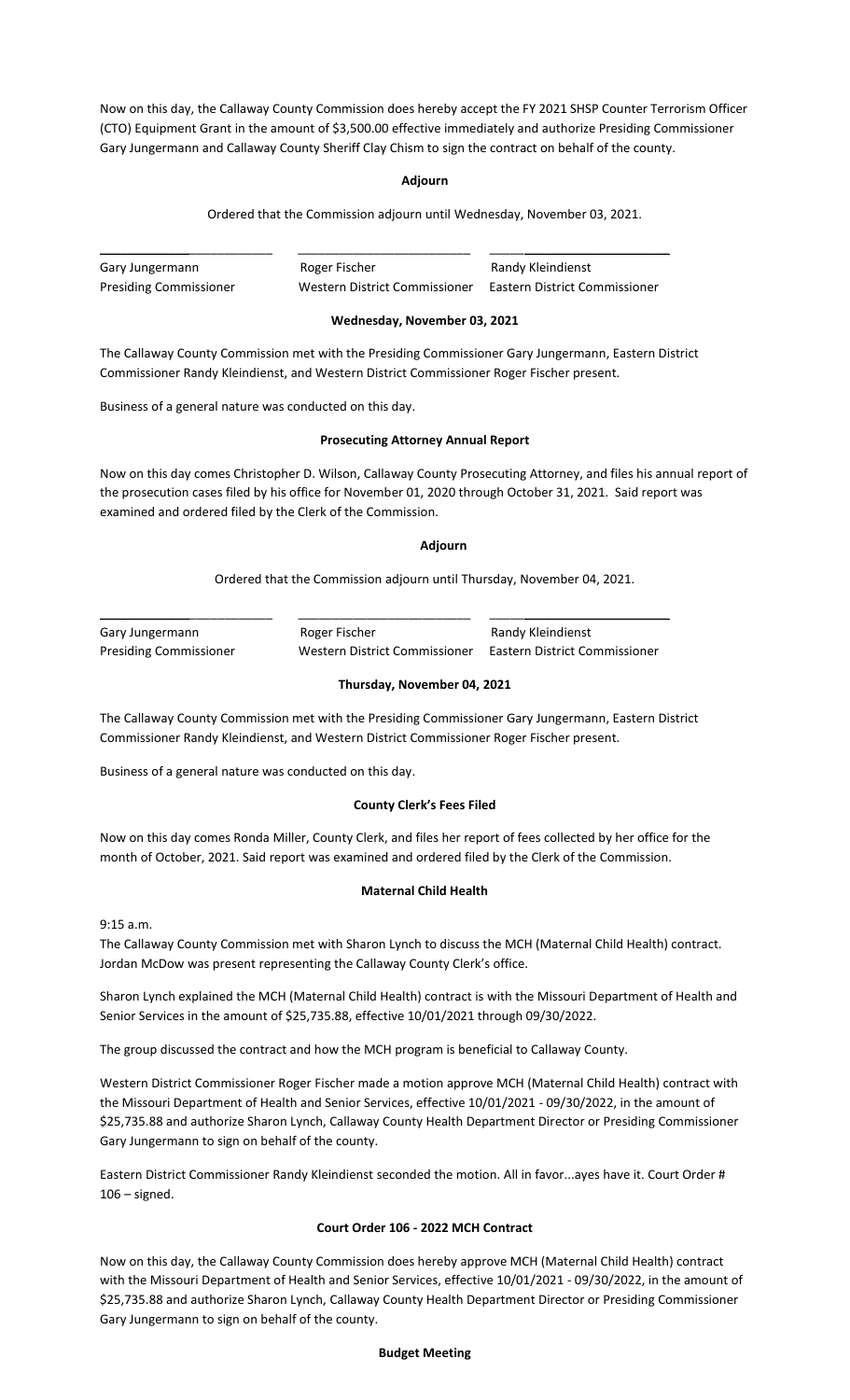10:00 a.m.

The Callaway County Commission met with Karen Rentschler, Callaway County Auditor to discuss the 2022 budget.

# **Community Celebration**

5:00 p.m.

Presiding Commissioner Gary Jungermann attended the Callaway Chamber of Commerce Community Celebration at the Playhouse Bistro in Fulton, MO.

### **Sewer Board Meeting**

6:00 p.m.

Presiding Commissioner Gary Jungermann attended a Sewer Board Meeting at the Callaway County Sewer District office in Kingdom City, MO.

### **Adjourn**

Ordered that the Commission adjourn until Friday, November 05, 2021.

Gary Jungermann **Roger Fischer** Randy Kleindienst

\_\_\_\_\_\_\_\_\_\_\_\_\_\_\_\_\_\_\_\_\_\_\_\_\_ \_\_\_\_\_\_\_\_\_\_\_\_\_\_\_\_\_\_\_\_\_\_\_\_\_ \_\_\_\_\_\_\_\_\_\_\_\_\_\_\_\_\_\_\_\_\_\_\_\_\_\_

Presiding Commissioner Western District Commissioner Eastern District Commissioner

# **Friday, November 05, 2021**

The Callaway County Commission met with the Presiding Commissioner Gary Jungermann, Eastern District Commissioner Randy Kleindienst present. Western District Commissioner Roger Fischer was absent.

Business of a general nature was conducted on this day.

### **EMD Building Discussion**

9:00 a.m.

Presiding Commissioner Gary Jungermann, Eastern District Commissioner Randy Kleindienst met with Michelle Kidwell, Emergency Management Director and Paul Winkelmann, Callaway County Road and Bridge Engineer at a location off of CR304 in Fulton, MO to discuss a new storage building for Emergency Management.

### **Adjourn**

Ordered that the Commission adjourn until Monday, November 08, 2021.

|                               | ABSENT                        |                               |  |
|-------------------------------|-------------------------------|-------------------------------|--|
| Gary Jungermann               | Roger Fischer                 | Randy Kleindienst             |  |
| <b>Presiding Commissioner</b> | Western District Commissioner | Eastern District Commissioner |  |

### **Monday, November 08, 2021**

The Callaway County Commission met with the Presiding Commissioner Gary Jungermann, Eastern District Commissioner Randy Kleindienst present. Western District Commissioner Roger Fischer was absent.

Business of a general nature was conducted on this day.

### **Vendor Checks Issued**

The Callaway County Clerk issued vendor checks in the amount of \$126,528.08.

# **Central Workforce Development Board**

3:30 p.m.

Presiding Commissioner Gary Jungermann had a Central Workforce Development conference call.

# **Adjourn**

Ordered that the Commission adjourn until Tuesday, November 09, 2021.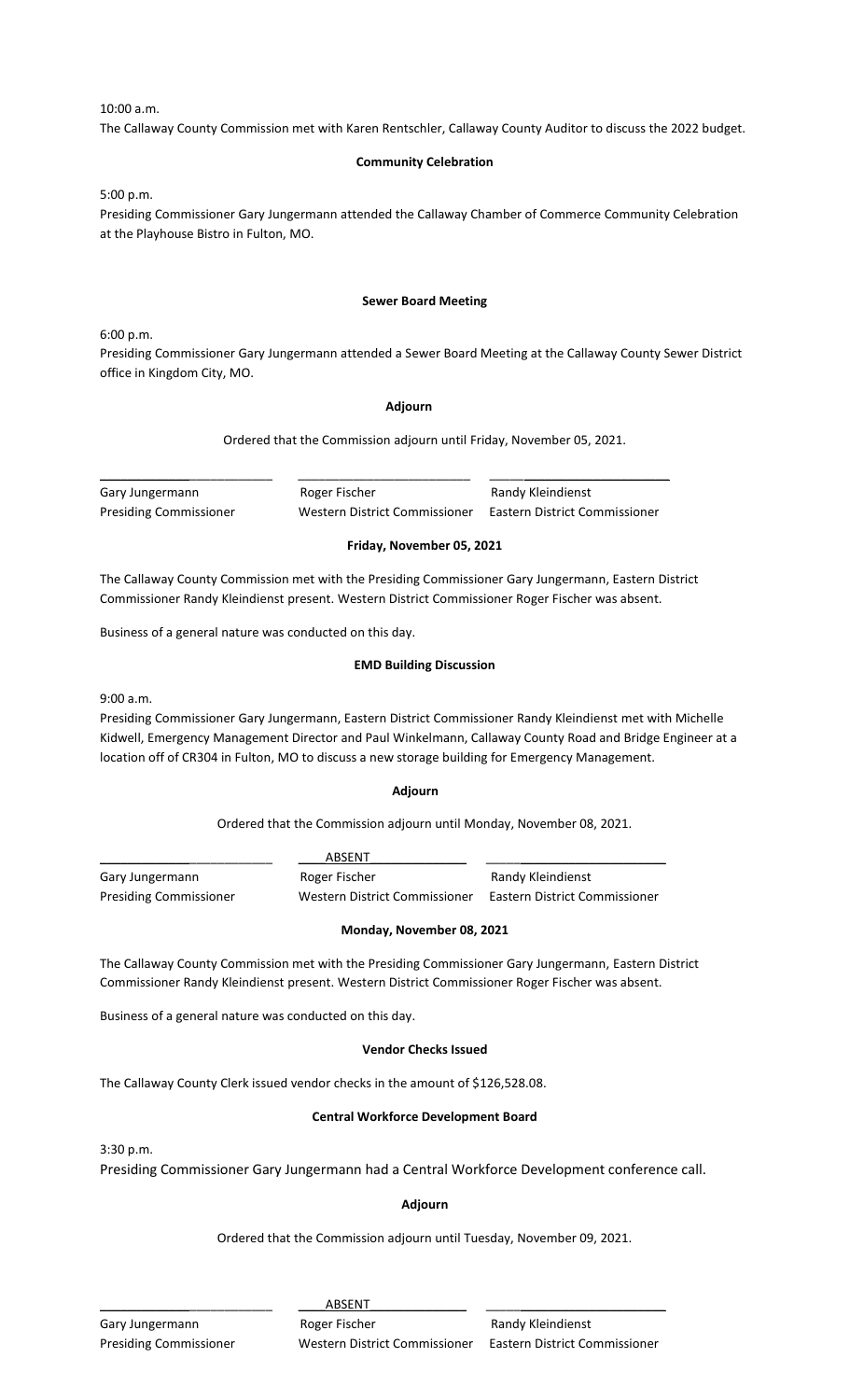### **Tuesday, November 09, 2021**

The Callaway County Commission met with the Presiding Commissioner Gary Jungermann, Eastern District Commissioner Randy Kleindienst, and Western District Commissioner Roger Fischer present.

Business of a general nature was conducted on this day.

# **ARPA Meeting**

9:00 a.m.

Presiding Commissioner Gary Jungermann attended an ARPA meeting.

# **Little Dixie**

10:30 a.m.

The Callaway County Commission met with Little Dixie Construction at the Callaway County Sherriff Office/Jail construction site.

### **Port Meeting**

1:30 p.m. Western District Commissioner Roger Fischer attended a port meeting in Jefferson City, MO.

# **MAC Executive Board**

2:30 p.m.

Presiding Commissioner Gary Jungermann participated in a MAC Executive Board Zoom meeting.

# **2022 Officer Safety & Tech Grant**

3:15 p.m.

Eastern District Commissioner Randy Kleindienst, and Western District Commissioner Roger Fischer met with Clay Chism, Callaway County Sheriff and Darryl Maylee to discuss the Missouri Department of Public Safety & Technology grant. Jordan McDow was present representing Callaway Clerk's office.

The Missouri Department of Public Safety 2021-2022 officer safety and technology grant is in the amount of \$6,840.00 and is effected 11/01/2021-04/30/2022.

Western District Commissioner Roger Fischer made a motion to approve the 2022 Officer Safety & Technology grant with the Missouri Department of Public Safety in the amount of \$6,840.00 with the effective 11/01/2021- 04/30/2022 and authorize Callaway County Sheriff Clay Chism and Presiding Commissioner Gary Jungermann to sign on behalf of the county.

Eastern District Commissioner Randy Kleindienst seconded the motion. All in favor… ayes have it. Court Order #107 signed.

### **Court Order 107 - 2022 Officer Safety & Tech grant**

Now on this day, the Callaway County Commission does hereby approve the 2022 Officer Safety & Technology grant with the Missouri Department of Public Safety in the amount of \$6,840.00 with the effective 11/01/2021- 04/30/2022 and authorize Callaway County Sheriff Clay Chism and Presiding Commissioner Gary Jungermann to sign on behalf of the county.

### **Adjourn**

Ordered that the Commission adjourn until Tuesday, November 09, 2021.

Gary Jungermann **Roger Fischer** Randy Kleindienst Presiding Commissioner Western District Commissioner Eastern District Commissioner

### **Wednesday, November 10, 2021**

The Callaway County Commission met with the Presiding Commissioner Gary Jungermann, Eastern District Commissioner Randy Kleindienst, and Western District Commissioner Roger Fischer present.

\_\_\_\_\_\_\_\_\_\_\_\_\_\_\_\_\_\_\_\_\_\_\_\_\_ \_\_\_\_\_\_\_\_\_\_\_\_\_\_\_\_\_\_\_\_\_\_\_\_ \_\_\_\_\_\_\_\_\_\_\_\_\_\_\_\_\_\_\_\_\_\_\_\_\_\_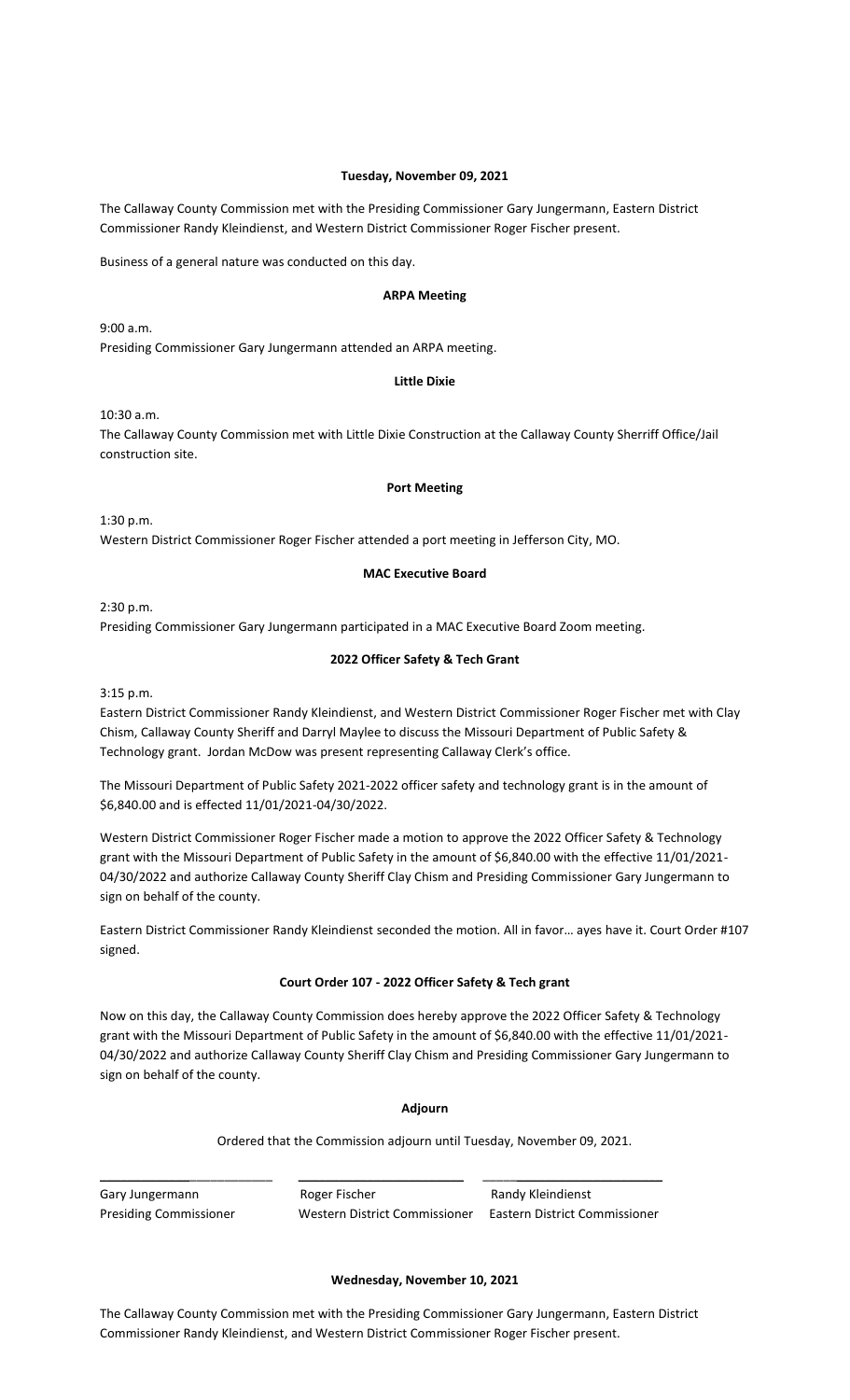Business of a general nature was conducted on this day.

#### **Workforce Development Board**

9:00 a.m.

Presiding Commissioner Gary Jungermann participated in a Workforce Development teleconference meeting.

#### **Tourism Board**

1:30 p.m.

Tourism Board

Presiding Commissioner Gary Jungermann and Eastern District Commissioner Randy Kleindienst met to discuss the tourism board. Jordan McDow was present representing the Callaway County Clerk's office.

Two board members have resigned, vacancies need to be filled to fulfill terms 11/01/2021-10/31/2023.

Eastern District Commissioner Randy Kleindienst made a motion to appoint Greg Rakestraw and Larry Doyle to the Tourism board to fulfill terms effective 11/01/21-12/31/23 for Larry Doyle and 11/01/2021-12/31/2024 for Greg Rakestraw.

Presiding Commissioner Gary Jungermann seconded the motion.

All in favor...ayes have it. Court Order #108 - signed.

#### **Court Order 108, Tourism Board Appointments**

Now on this day, the Callaway County Commission does hereby appoint Greg Rakestraw to the Callaway Tourism Board to fulfill the term of Mandy Plybon effective 11/01/2021 to 12/31/2024 and does hereby appoint Larry Doyle to fulfill the term of Jenny O'Donley effective 11/10/2021 to 12/31/2023.

|                          | Term   | Effective  | Expires                  |
|--------------------------|--------|------------|--------------------------|
| County Appt.             | 3 year |            | 12/31/2024               |
| City Appt.               | 3 year | 10/09/2018 | 12/31/2021               |
| County Appt.             | 3 year | 10/13/2020 | 12/31/2022               |
| City Appt.               | 3 year |            | 12/31/2021               |
| City Appt.& County Appt. | 3 year |            | 11/01/2021 12/31/2023    |
|                          |        |            | 11/01/2021<br>10/23/2018 |

#### **Adjourn**

Ordered that the Commission adjourn until Friday, November 12, 2021. The Callaway County Courthouse is closed Thursday, November 11, 2021 in observance of Veterans Day.

|                        | <b>ABSENT</b>                 |                               |
|------------------------|-------------------------------|-------------------------------|
| Gary Jungermann        | Roger Fischer                 | Randy Kleindienst             |
| Presiding Commissioner | Western District Commissioner | Eastern District Commissioner |

### **Friday, November 12, 2021**

The Callaway County Commission met with the Presiding Commissioner Gary Jungermann, Eastern District Commissioner Randy Kleindienst, Western District Commissioner Roger Fischer present

Business of a general nature was conducted on this day.

#### **County Treasurer Fees Filed**

Now on this day comes Debbie Zerr, County Treasurer, and files her report of fees collected by her office for the month of October 2021. Said report was examined and ordered filed by the Clerk of the Commission.

#### **County Recorder's Fees Filed**

Now on this day comes Christine Kleindienst, County Recorder, and files her report of fees collected by her office for the month of October 2021. Said report was examined and ordered filed by the Clerk of the Commission.

#### **ARPA Funds Discussion**

1:00 p.m. Presiding Commissioner Gary Jungermann and Eastern District Commissioner Randy Kleindienst met with Karen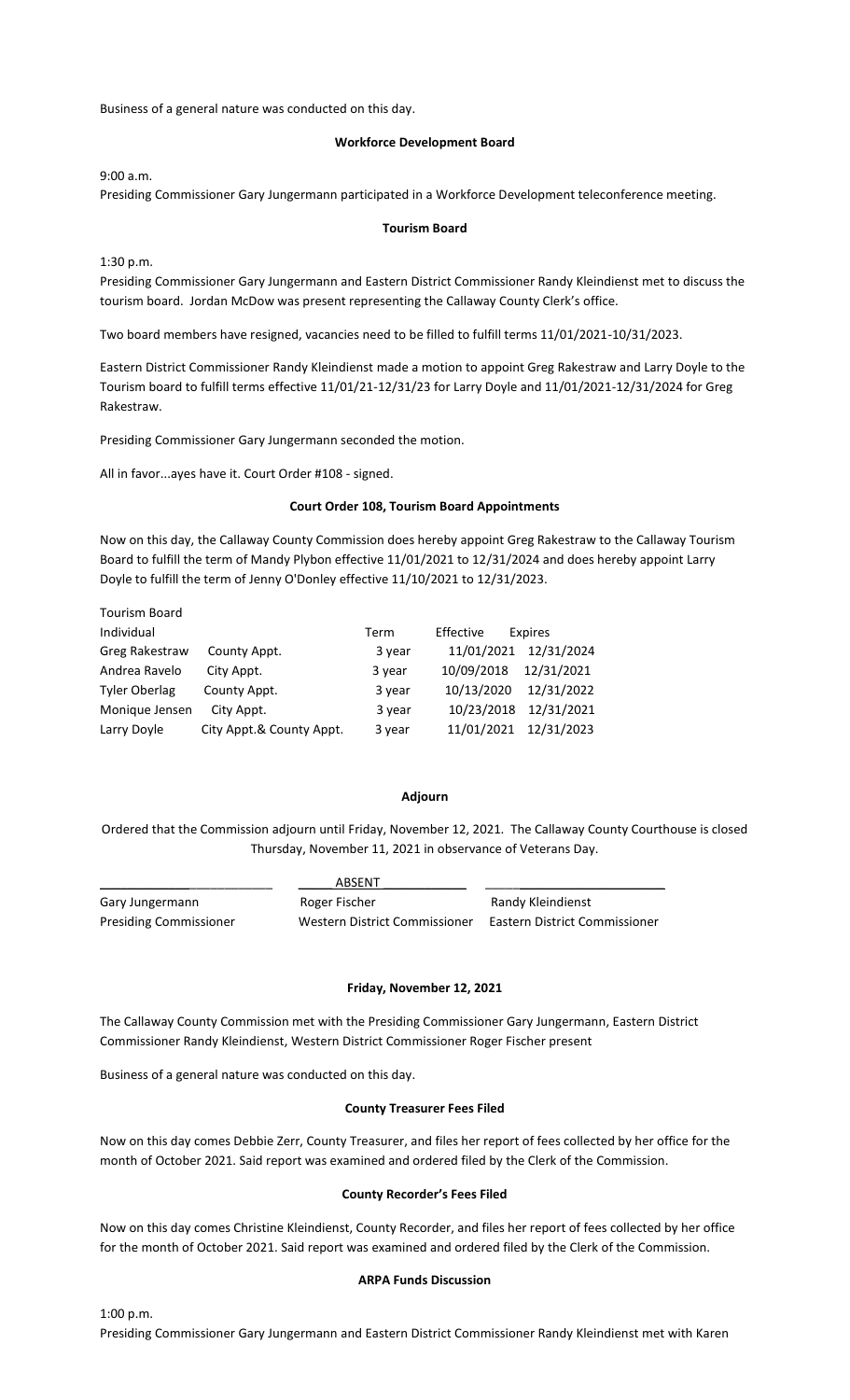Rentschler, Callaway County Auditor; Travis Elliott, County Attorney and Ronda Miller, Callaway County Clerk to discuss ARPA funds.

The group discussed the process for the disbursement of ARPA funds.

Meeting adjourned.

#### **Adjourn**

Ordered that the Commission adjourn until Monday, November 15, 2021.

\_\_\_\_\_\_\_\_\_\_\_\_\_\_\_\_\_\_\_\_\_\_\_\_\_ \_\_\_\_\_\_\_\_\_\_\_\_\_\_\_\_\_\_\_\_\_\_\_\_\_ \_\_\_\_\_\_\_\_\_\_\_\_\_\_\_\_\_\_\_\_\_\_\_\_\_\_ Gary Jungermann **Roger Fischer** Randy Kleindienst Presiding Commissioner Western District Commissioner Eastern District Commissioner

### **Monday, November 15, 2021**

The Callaway County Commission met with the Presiding Commissioner Gary Jungermann, Eastern District Commissioner Randy Kleindienst, and Western District Commissioner Roger Fischer present

Business of a general nature was conducted on this day.

#### **Vendor Checks Issued**

The Callaway County Clerk issued vendor checks in the amount of \$164,338.18.

### **Domestic Violence Funds/ARPA/MU Ext**

10:15 a.m.

The Callaway County Commission met Karen Rentschler, Callaway County Auditor to discuss Domestic Violence funds. Jordan McDow was present representing the Callaway County Clerk's office.

The Domestic Violence Committee met and they collected \$3,200.00 from January 01, 2021 to June 30, 2021 and will disperse 90% of the funds to CARDV and 10% of the funds to RACS.

For 2021 CARDV will receive \$2,880.00 and RACS will receive \$320.00 the Auditor is requesting a court order to authorize Debbie Zerr, Callaway County Treasurer to release the funds.

Eastern District Commissioner Randy Kleindienst made a motion to disperse the \$3,200.00 total domestic violence funds as follows: (90%) \$2,880.00 to CARDV (Coalition Against Rape and Domestic Violence) and (10%) \$320.00 to RACS (Rape and Abuse Crisis Service) for 01/01/2021 until 06/30/2021.

Western District Commissioner Roger Fischer seconded the motion. All in favor, ayes have it. Court Order #109 signed.

Next, the group discussed ARPA funds. The ARPA Committee met and discussed allocating \$250,000.00 per incorporated city (Auxvasse, Mokane, Fulton, Holts Summit, New Bloomfield and Kingdom City.) the funds will only be allocated toward the cities and not given to the cities.

Eastern District Commissioner Randy Kleindienst made a motion to approve ARPA funds up to \$250,000.00 per incorporated city including Auxvasse, Mokane, Fulton, Holts Summit, New Bloomfield and Kingdom City.

Western District Commissioner Roger Fischer seconded the motion. All in favor, ayes have it. Court Order #110 signed.

Last, the group met with Anita Ellis and Sean Eberle of MU Extension to discuss the MU Extension 2022 budget. Sean Eberle presented the group with a handout and Mr. Eberle explained the budget.

### **Court Order 109 - Domestic Violence Funds**

Now on this day, the Callaway County Commission does disperse the \$3,200.00 total domestic violence funds as follows: (90%) \$2,880.00 to CARDV (Coalition Against Rape and Domestic Violence) and (10%)\$320.00 to RACS (Rape and Abuse Crisis Service) for 01/01/2021 until 06/30/2021.

### **Court Order 110 - Allocating ARPA Funds**

Now on this day, the Callaway County Commission does approve allocating \$250,000.00 in ARPA funds to each of the six incorporated cities in Callaway County including: Auxvasse, Mokane, Fulton, Holts Summit, New Bloomfield and Kingdom City.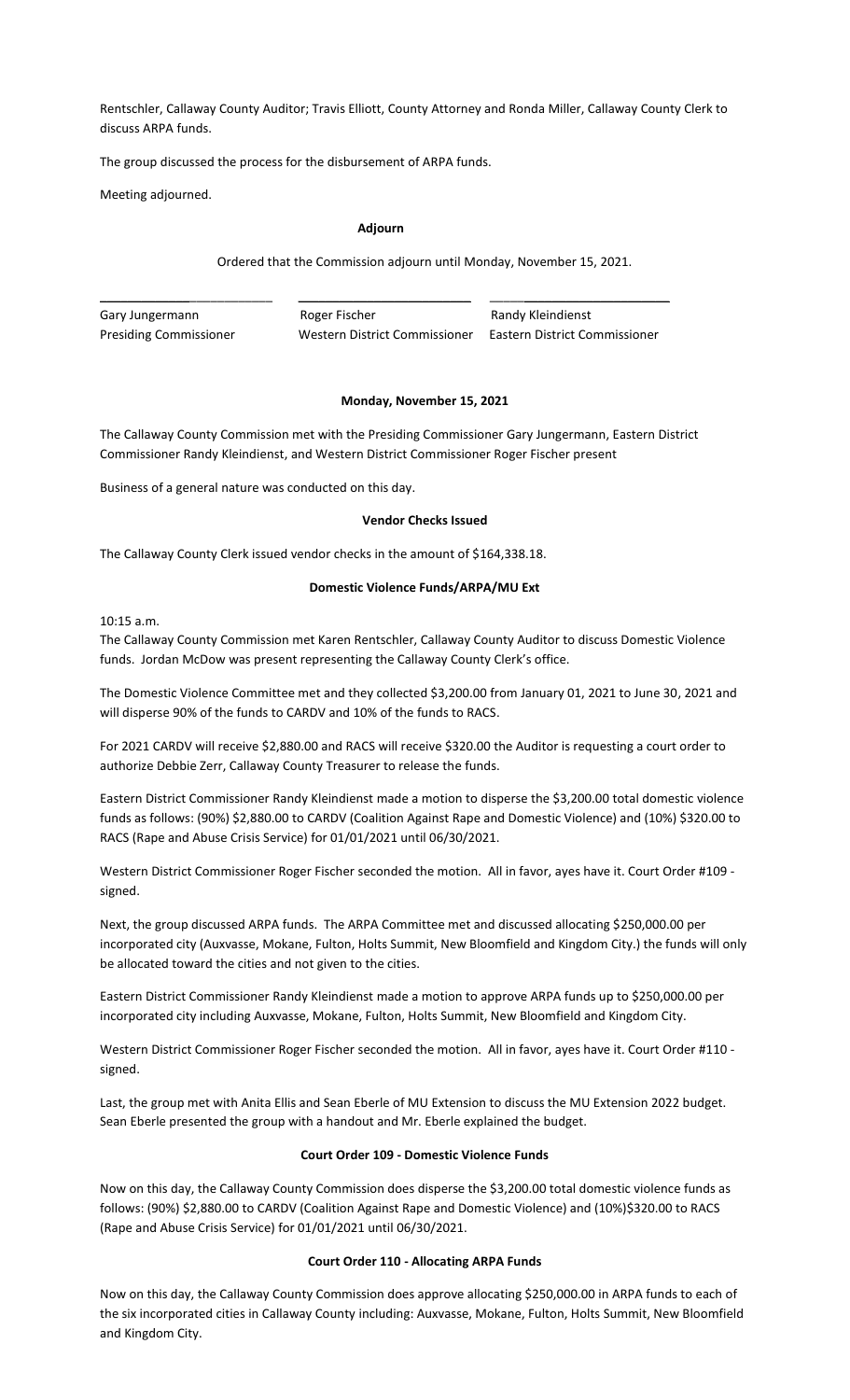#### **Inventory Discussion**

1:30 p.m.

The Callaway County Commission met with Debra Winter, Callaway County Purchasing; Wesley Bond, Callaway County IT Director; and Karen Rentschler, Callaway County Auditor.

The group discussed various inventory issues.

### **Adjourn**

Ordered that the Commission adjourn until Tuesday, November 16, 2021.

\_\_\_\_\_\_\_\_\_\_\_\_\_\_\_\_\_\_\_\_\_\_\_\_\_ \_\_\_\_\_\_\_\_\_\_\_\_\_\_\_\_\_\_\_\_\_\_\_\_\_ \_\_\_\_\_\_\_\_\_\_\_\_\_\_\_\_\_\_\_\_\_\_\_\_\_\_ Gary Jungermann **Roger Fischer** Randy Kleindienst

Presiding Commissioner Western District Commissioner Eastern District Commissioner

### **Tuesday, November 16, 2021**

The Callaway County Commission met with the Presiding Commissioner Gary Jungermann, Eastern District Commissioner Randy Kleindienst, and Western District Commissioner Roger Fischer present

Business of a general nature was conducted on this day.

#### **Little Dixie**

10:30 a.m.

The Callaway County Commission attended at the Callaway County Justice Center construction site.

\_\_\_\_\_\_\_\_\_\_\_\_\_\_\_\_\_\_\_\_\_\_\_\_\_ \_\_\_\_\_\_\_\_\_\_\_\_\_\_\_\_\_\_\_\_\_\_\_\_\_ \_\_\_\_\_\_\_\_\_\_\_\_\_\_\_\_\_\_\_\_\_\_\_\_\_\_

**Adjourn**

Ordered that the Commission adjourn until Wednesday, November 17, 2021.

Gary Jungermann **Roger Fischer** Romes Randy Kleindienst Presiding Commissioner Western District Commissioner Eastern District Commissioner

# **Wednesday, November 17, 2021**

The Callaway County Commission met with the Presiding Commissioner Gary Jungermann, Eastern District Commissioner Randy Kleindienst, and Western District Commissioner Roger Fischer present

Business of a general nature was conducted on this day.

# **Chamber Business Breakfast**

8:00 a.m.

Presiding Commissioner Gary Jungermann attended the Callaway Chamber of Commerce Business Breakfast event at BluTaco in Holts Summit, MO.

### **Port Meeting**

11:00 a.m.

Western District Commissioner Roger Fischer attended a port meeting in Jefferson City, MO.

### **DWD Board Meeting**

10:00 a.m.

Presiding Commissioner Gary Jungermann attended a DWD board meeting at the Jefferson City Job Center in Jefferson City, MO.

## **CAMPO**

12:00 p.m.

Western District Commissioner Roger Fischer attended a CAMPO meeting in Jefferson City, MO.

### **Caucus Meeting**

1:00 p.m.

Presiding Commissioner Gary Jungermann attended a DWD caucus meeting at the Jefferson City Job Center in Jefferson City, MO.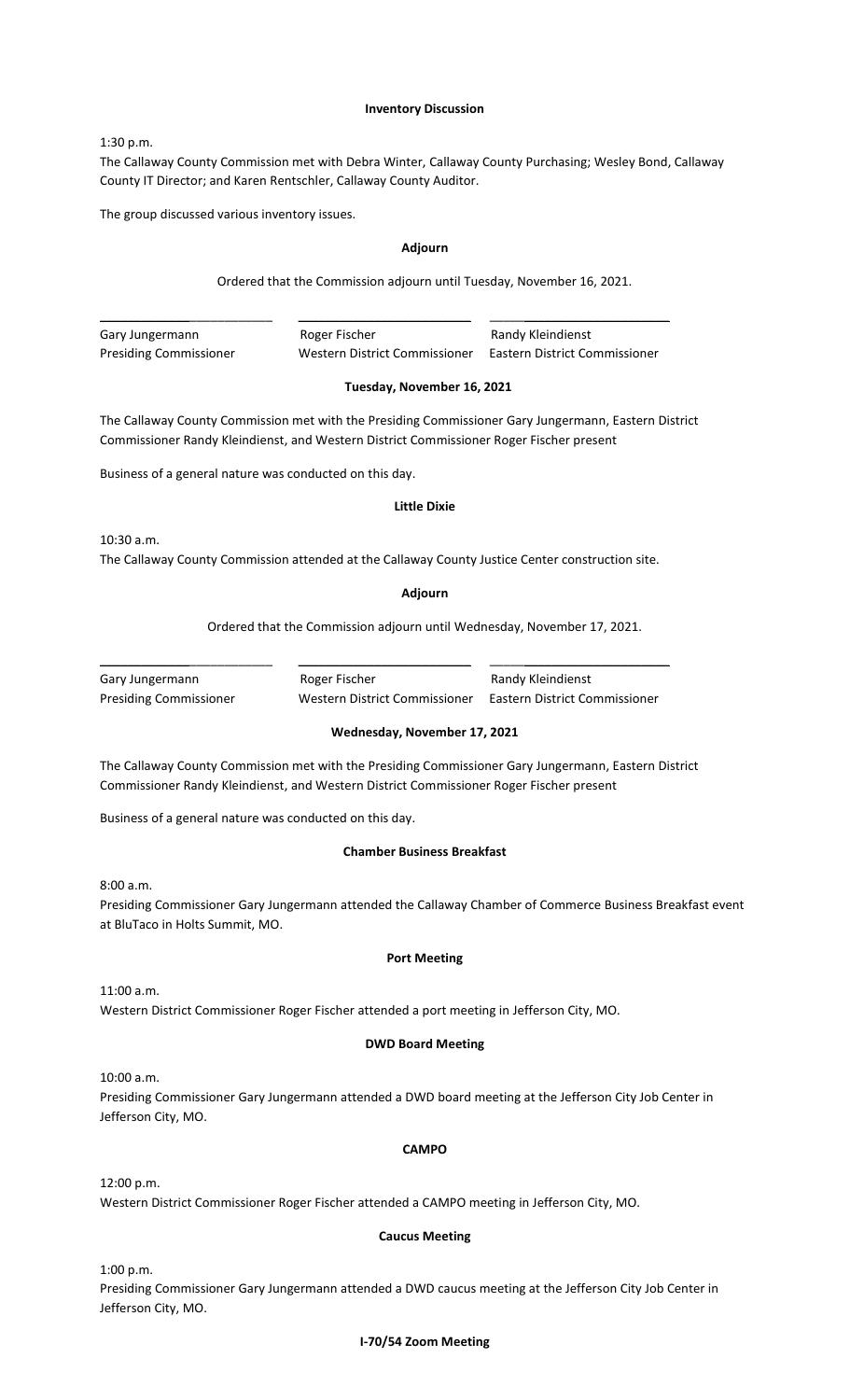1:00 p.m.

Eastern District Commissioner Randy Kleindienst participated in the I-70/54 Zoom meeting.

### **Naught-Naught Meeting**

2:00 p.m.

Presiding Commissioner Gary Jungermann and Western District Commissioner Roger Fischer met with Jeffrey Naught and Lynda Krammeier of Naught-Naught Insurance to discuss liability insurance. Jordan McDow was present representing the Callaway County Clerk's office.

Jeffrey Naught stated the premium increase is due to the auto physical damages and agreed to look into other options to lower the county's liability. Jeffrey Naught will run more numbers and email options for savings later.

Cochran Meeting

3:00 p.m.

Presiding Commissioner Gary Jungermann and Western District Commissioner Roger Fischer met with Sallie Barnett, and Elliott Reed of Cochran Engineering. Jordan McDow was present representing the Callaway County Clerk's office.

The group discussed excessive testing issues on the Callaway County Justice Center job site and on the job site of the Callaway County Jail/Sheriff office.

Cochran presented the group a chart and stated all of their testing is the result of the sub-contractors calling them directly instead of the general contractor.

The Commission will speak to the Little Dixie job superintendent about keeping the subcontractors from calling.

#### **Extension Meeting**

6:30 p.m.

Presiding Commissioner Gary Jungermann attended an MU Extension meeting.

### **Adjourn**

Ordered that the Commission adjourn until Thursday, November 18, 2021.

|                               |                               | ABSENT                        |
|-------------------------------|-------------------------------|-------------------------------|
| Gary Jungermann               | Roger Fischer                 | Randy Kleindienst             |
| <b>Presiding Commissioner</b> | Western District Commissioner | Eastern District Commissioner |

### **Thursday, November 18, 2021**

The Callaway County Commission met with the Presiding Commissioner Gary Jungermann, Eastern District Commissioner Randy Kleindienst, and Western District Commissioner Roger Fischer present

Business of a general nature was conducted on this day.

#### **Soil & Water Meeting**

8:00 a.m.

Presiding Commissioner Gary Jungermann attended a Soil and Water meeting at the Callaway County Health Department in Fulton, MO.

### **Budget Meeting**

10:00 a.m.

Presiding Commissioner Gary Jungermann and Eastern District Commissioner Randy Kleindienst met with Karen Rentschler to discuss the 2022 budget.

### **Port Meeting**

10:00 a.m.

Western District Commissioner Roger Fischer attended a port meeting in Jefferson City, MO.

### **EOC Equipment Meeting**

1:00 p.m.

Presiding Commissioner Gary Jungermann met with Michelle Kidwell, Callaway County Emergency Management Director to discuss EOC equipment.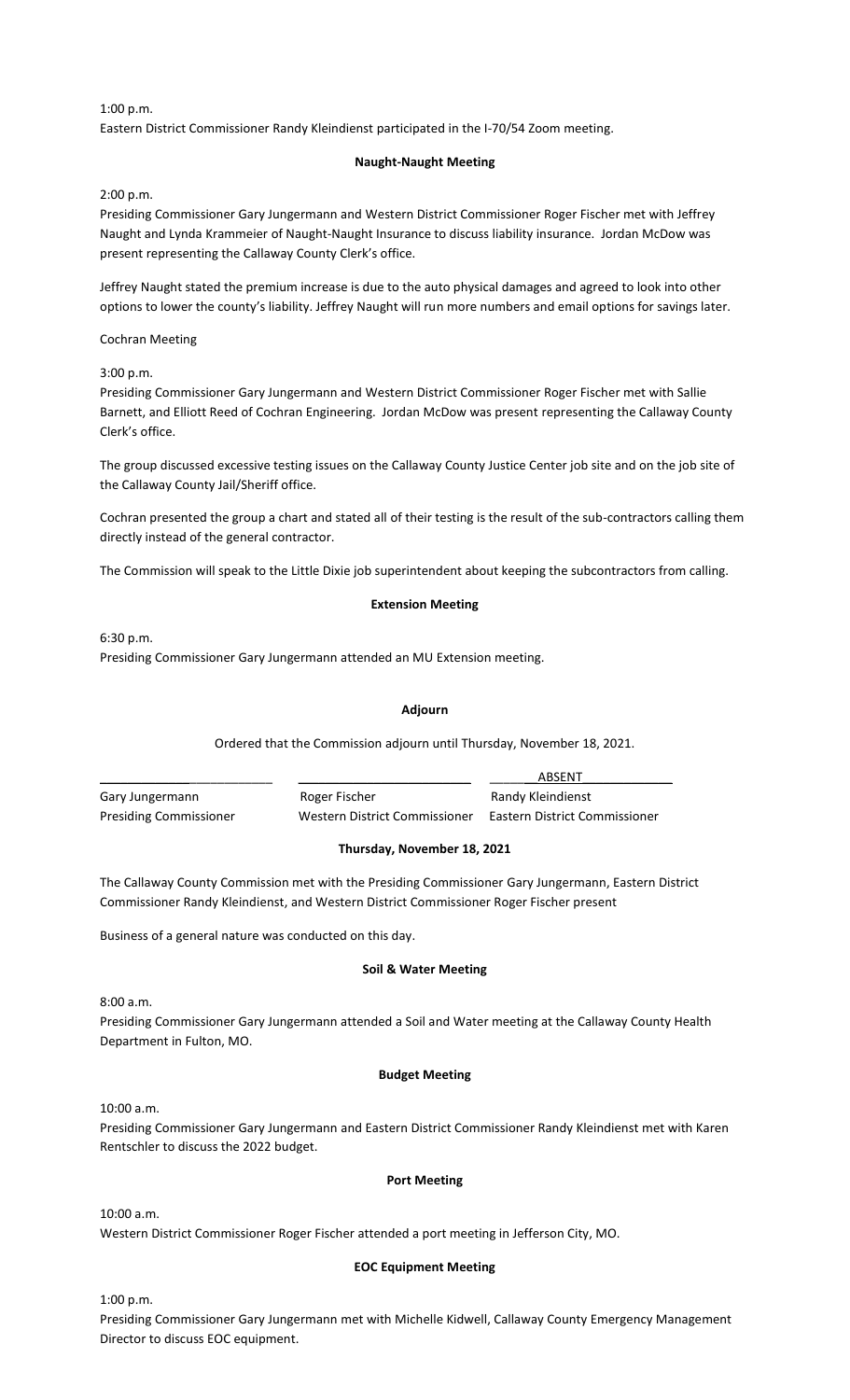# **School Board Meeting**

6:00 p.m.

Western District Commissioner Roger Fischer attended the New Bloomfield School Board meeting in New Bloomfield, MO to hear a presentation from Nextera Solar.

#### **Adjourn**

Ordered that the Commission adjourn until Friday, November 19, 2021.

\_\_\_\_\_\_\_\_\_\_\_\_\_\_\_\_\_\_\_\_\_\_\_\_\_ \_\_\_\_\_\_\_\_\_\_\_\_\_\_\_\_\_\_\_\_\_\_\_\_\_ \_\_\_\_\_\_\_\_\_\_\_\_\_\_\_\_\_\_\_\_\_\_\_\_\_\_\_ Gary Jungermann **Roger Fischer** Randy Kleindienst Presiding Commissioner Western District Commissioner Eastern District Commissioner

#### **Friday, November 19, 2021**

The Callaway County Commission met with the Presiding Commissioner Gary Jungermann, Eastern District Commissioner Randy Kleindienst, and Western District Commissioner Roger Fischer present.

Business of a general nature was conducted on this day.

#### **Vendor Checks Issued**

The Callaway County Clerk issued vendor checks in the amount of \$180,321.63.

#### **Port Meeting**

8:00 a.m.

Western District Commissioner Roger Fischer attended a port meeting in Jefferson City, MO.

#### **Adjourn**

Ordered that the Commission adjourn until Monday, November 22, 2021.

| Gary Jungermann              |
|------------------------------|
| <b>Presiding Commissione</b> |

\_\_\_\_\_\_\_\_\_\_\_\_\_\_\_\_\_\_\_\_\_\_\_\_\_ \_\_\_\_\_\_\_\_\_\_\_\_\_\_\_\_\_\_\_\_\_\_\_\_ \_\_\_\_\_\_\_\_\_\_\_\_\_\_\_\_\_\_\_\_\_\_\_\_\_\_

Roger Fischer **Randy Kleindienst** Western District Commissioner Eastern District Commissioner

#### **Monday, November 22, 2021**

The Callaway County Commission met with the Presiding Commissioner Gary Jungermann, Eastern District Commissioner Randy Kleindienst, and Western District Commissioner Roger Fischer present.

Business of a general nature was conducted on this day.

#### **MAC Conference**

8:00 a.m.

The Callaway County Commission attended the annual MAC (Missouri Association of Counties) conference at the Lake of the Ozarks.

#### **Adjourn**

Ordered that the Commission adjourn until Tuesday, November 23, 2021.

Gary Jungermann **Roger Fischer** Randy Kleindienst

\_\_\_\_\_\_\_\_\_\_\_\_\_\_\_\_\_\_\_\_\_\_\_\_\_ \_\_\_\_\_\_\_\_\_\_\_\_\_\_\_\_\_\_\_\_\_\_\_\_ \_\_\_\_\_\_\_\_\_\_\_\_\_\_\_\_\_\_\_\_\_\_\_\_\_\_

Presiding Commissioner Western District Commissioner Eastern District Commissioner

### **Tuesday, November 23, 2021**

The Callaway County Commission met with the Presiding Commissioner Gary Jungermann, Eastern District Commissioner Randy Kleindienst, and Western District Commissioner Roger Fischer present.

Business of a general nature was conducted on this day.

#### **MAC Conference**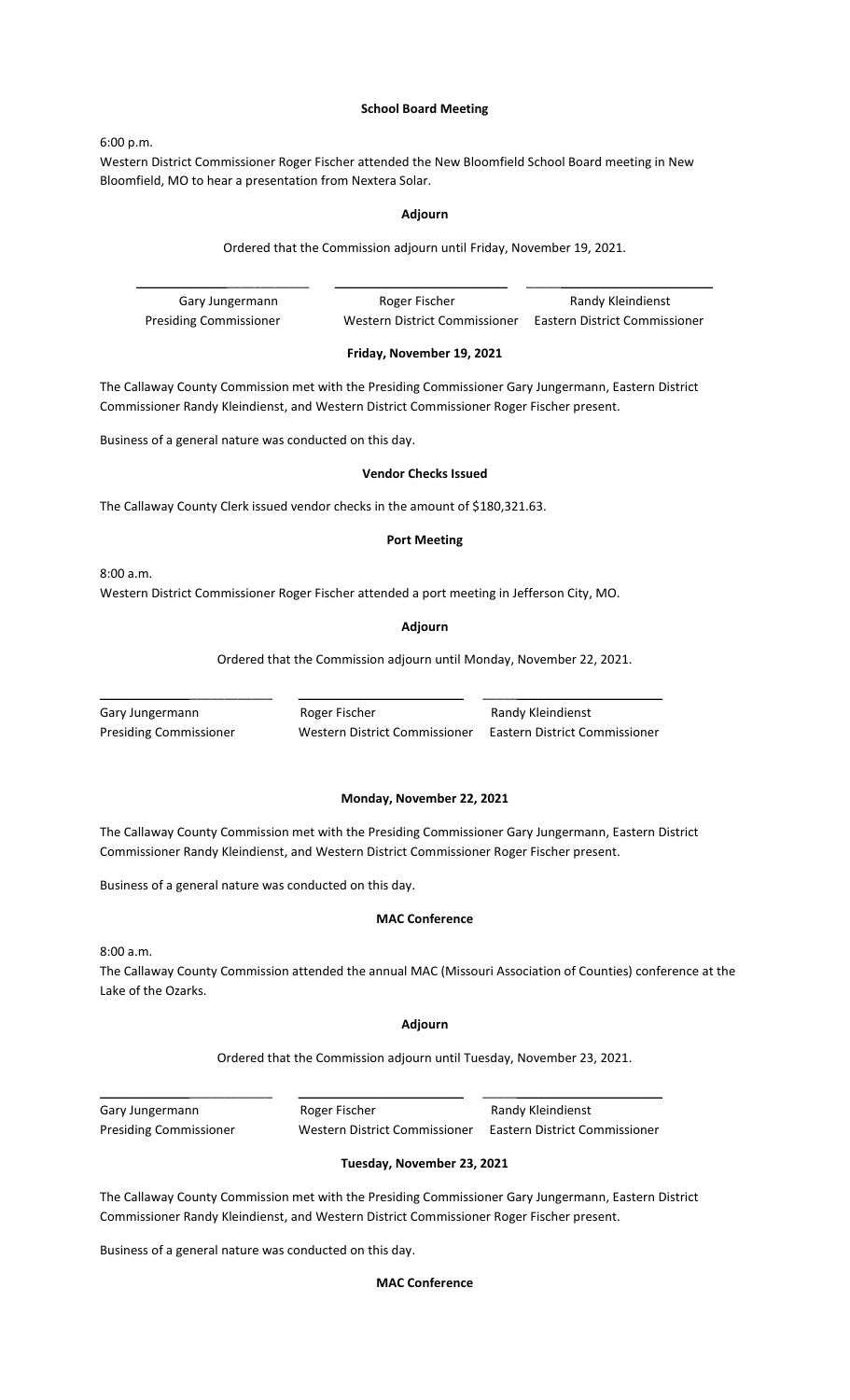8:00 a.m.

The Callaway County Commission attended the annual MAC (Missouri Association of Counties) conference at the Lake of the Ozarks.

#### **Adjourn**

Ordered that the Commission adjourn until Wednesday, November 24, 2021.

| Gary Jungermann               | Roger Fischer                 | Randy Kleindienst             |
|-------------------------------|-------------------------------|-------------------------------|
| <b>Presiding Commissioner</b> | Western District Commissioner | Eastern District Commissioner |

#### **Wednesday, November 24, 2021**

The Callaway County Commission met with the Presiding Commissioner Gary Jungermann, Eastern District Commissioner Randy Kleindienst, and Western District Commissioner Roger Fischer present.

Business of a general nature was conducted on this day.

#### **Board Appointments**

9:10 a.m.

The Callaway County Commission met to discuss board appointments. Jordan McDow was present representing the Callaway County Clerk's office.

Mark Smart's term on the Johnson Grass board is scheduled to expire on 12/31/2021 and Mark Smart has stated he would like to be reappointed.

Eastern District Commissioner Randy Kleindienst made a motion to reappoint Mark Smart to the Johnson Grass Board for a three-year term from 01/01/2021 to 12/31/2024.

Western District Commissioner Roger Fischer seconded the motion. All in favor...ayes have it. Court Order #112 signed.

#### **Court Order 112 - Reappoint Mark Smart to the Johnson Grass**

Now on this day, the Callaway County Commission does hereby reappoint Mark Smart to the Johnson Grass Board for a three-year term from 01/01/2021 to 12/31/2024.

Johnson Grass Control Board

| Individual        | Term | Effective       | <b>Expires</b> |
|-------------------|------|-----------------|----------------|
| Jay Fischer       |      | 3 year 1/1/2020 | 12/31/2023     |
| <b>Mark Smart</b> |      | 3 year 1/1/2021 | 12/31/2024     |
| Jeff Taylor       |      | 3 year 1/1/2020 | 12/31/2023     |

#### **Adjourn**

Ordered that the Commission adjourn until Monday, November 29, 2021. The Callaway County Courthouse will be closed Thursday, November 25, 2021 and Friday, November 26, 2021 in observance of Thanksgiving.

Gary Jungermann **Roger Fischer** Randy Kleindienst Presiding Commissioner Western District Commissioner Eastern District Commissioner

### **Monday, November 29, 2021**

The Callaway County Commission met with the Presiding Commissioner Gary Jungermann, Eastern District Commissioner Randy Kleindienst, and Western District Commissioner Roger Fischer present.

\_\_\_\_\_\_\_\_\_\_\_\_\_\_\_\_\_\_\_\_\_\_\_\_\_ \_\_\_\_\_\_\_\_\_\_\_\_\_\_\_\_\_\_\_\_\_\_\_\_ \_\_\_\_\_\_\_\_\_\_\_\_\_\_\_\_\_\_\_\_\_\_\_\_\_\_

Business of a general nature was conducted on this day.

#### **Sewer Variance**

8:30 a.m.

Presiding Commissioner Gary Jungermann and Western District Commissioner Roger Fischer met with Kent Wood, Callaway County Sewer District. Jordan McDow was present representing the Callaway County Clerk's office.

The group discussed a sewer variance for Walter and Roselee Hogan.